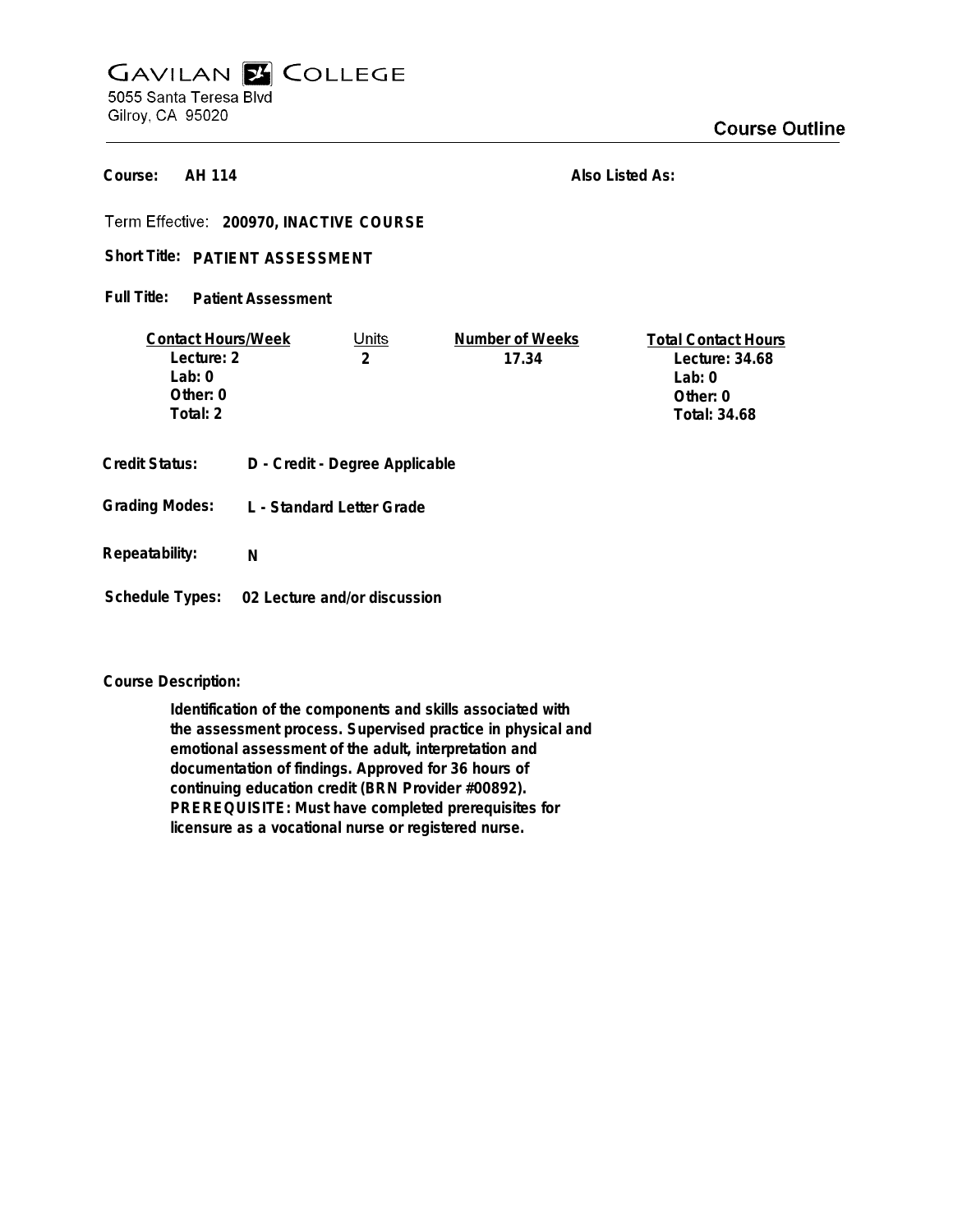**ARTICULATION and CERTIFICATE INFORMATION Associate Degree: CSU GE: IGETC: CSU TRANSFER: Transferable CSU, effective 199050 UC TRANSFER: Not Transferable**

# **PREREQUISITES:**

## **COREQUISITES:**

### **STUDENT LEARNING OUTCOMES:**

**1. To have the faculty's expectations for Patient Assessment clearly stated to the students.**

**2. To assist students in getting in touch with their own interactive styles in patient conntacts and to learn about their strengths and weaknesses through experience and review by faculty and peer observation.**

**3. To expand the students' theory and practice of clinicianpatient relationships.**

**4. To introduce the students to the elements of the Medical History and necessary elements in the present illness.**

**5. To introduce the class to the techniques of Physical Examination and the elements in a Screening Physical Examination.**

**6. To introduce students to the method of Problem Oriented Records.**

**COURSE OBJECTIVES:**

**1. History Taking**

**a. Demonstrate a knowledge of**

**what is essential in a medical history and the reasons**

**for obtaining each element in the medical history.**

**b. Demonstrate a knowledge of**

**the necessary elements in a present illness.**

**c. Demonstrate skills in interviewing,**

**medical history taking and recording of this history.**

**2. Physical Examination**

**a. Demonstrate the basic skills**

**necessary to perform history and physical examination related present illness.**

**b. Demonstrate their beginning**

**skills in recording their subjective and objective findings accurately.**

**c. Compare physical findings to range of normal.**

**3. History and Physical Data Base Checklist**

**a. Demonstrate a knowledge of**

**the elements of the data base by examination and recitation as in phone referrals to M.D.**

**TOPICS AND SCOPE: Inactive Date: 05/11/2009 Inactive Term: Fall 2009**

**1 2 Introduction: Behavioral objectives, student**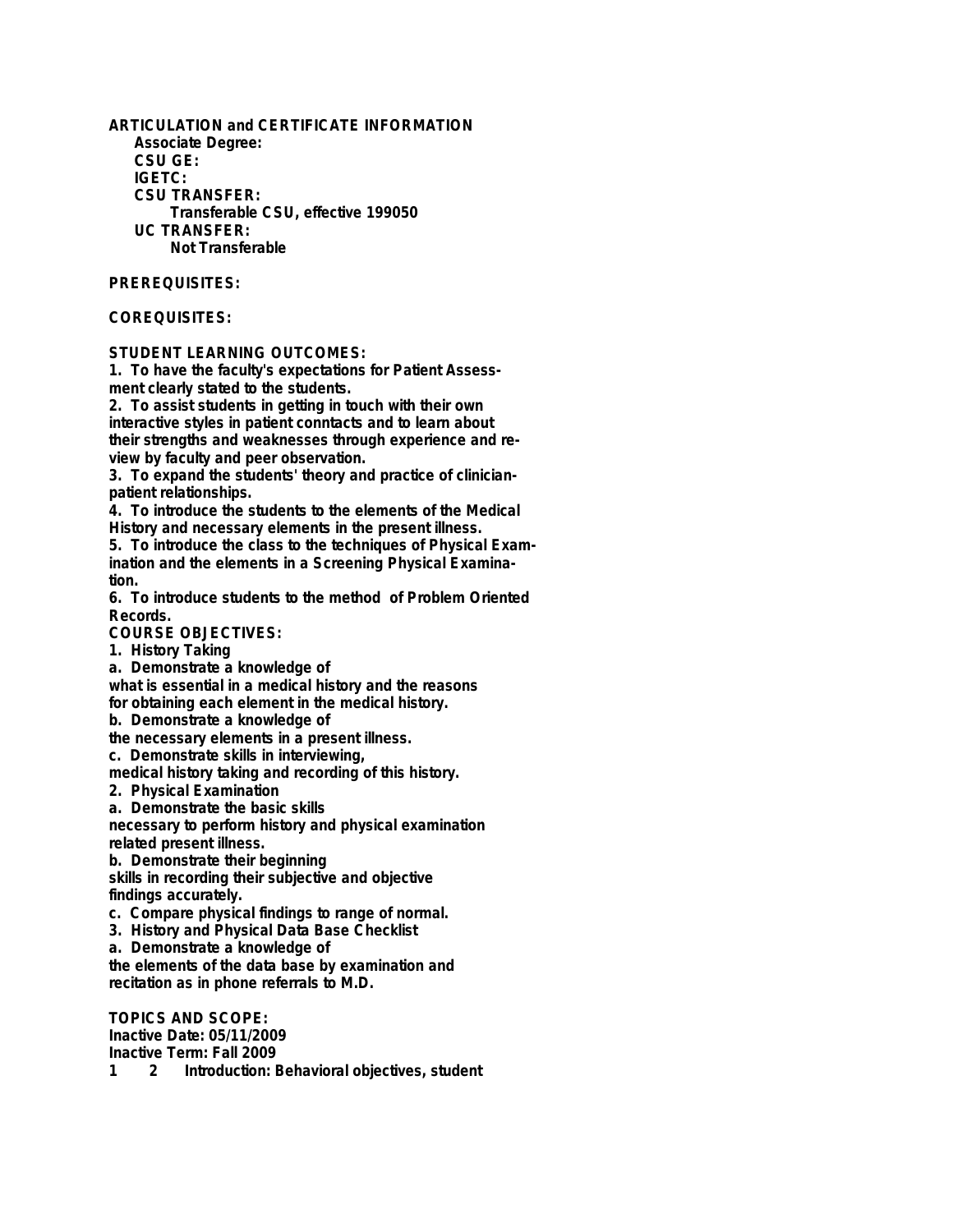#### **expectation.**

- **2 2 Intro to Physical Assessment, general.**
- **3 2 Assessment of skin, hair, etc.**
- **4 2 HEENT Use of Otoscope & Opthalmascope**
- **5-6 2 Assessment of chest, lung sounds, etc.**
- **7 2 Breast Exam**
- **8-9 2 Heart & Heart Sounds**
- **10 2 Peripheral Vascular System**
- **11 2 Neuro Exam Part I,**
- **12 2 Neuro Exam Part II, Back & Extremities**
- **13-14 2 Abdomen**
- **15 2 Female and Male Genitalia, Rectum**
- **16 2 History & Interviewing Skills**
- **17 2 Review & Demo--Return Demo of Complete**

**Physical Exam**<br>18 2 Fin

**Final Examination** 

**ASSIGNMENTS:**

**Each week the student will read the appropriate chapters of the text and complete assigned exercises.**

**METHODS OF INSTRUCTION:**

**Lecture Demonstration of techniques used in physical assessment Films**

**Return demonstrations**

**Quizzes**

**Problem oriented medical record charting assignments weekly**

### **REPRESENTATIVE TEXTBOOKS:**

**Bates, ^uA Guide to Physical Examination^s, current edition Reading level determined to be 12 grade by KB. Reference Materials: AJN - Assessment Guides Trainex Corp. Concept Media Physical Assessment Program**

**SUPPLEMENTAL DATA:**

**Basic Skills: N Classification: I Noncredit Category: Y Cooperative Education: Program Status: 1 Program Applicable Special Class Status: N CAN: CAN Sequence: CSU Crosswalk Course Department: AH CSU Crosswalk Course Number: 114 Prior to College Level: Y Non Credit Enhanced Funding: N Funding Agency Code: Y In-Service: N Occupational Course: B Maximum Hours: Minimum Hours: Course Control Number: CCC000456044 Sports/Physical Education Course: N**